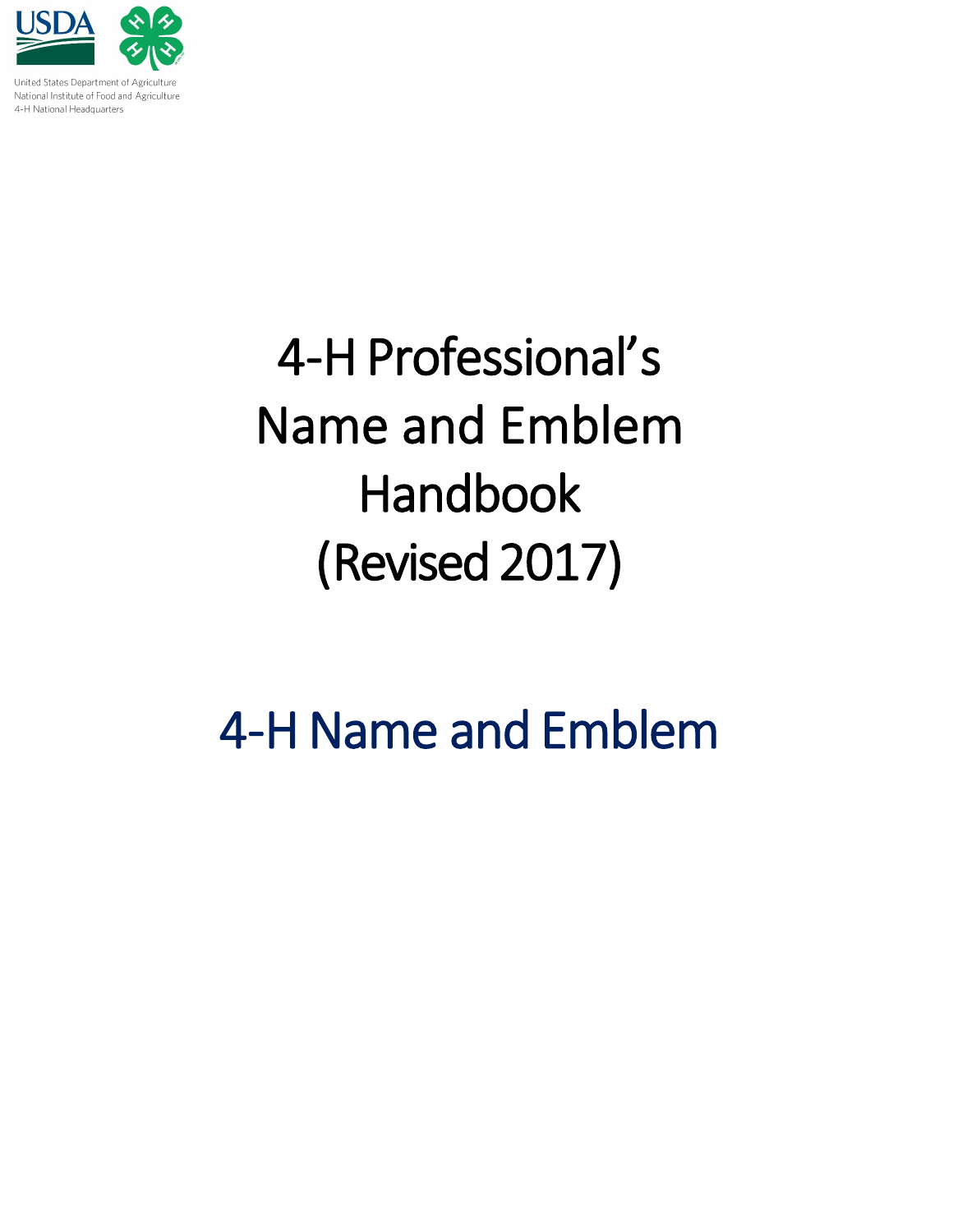## Contents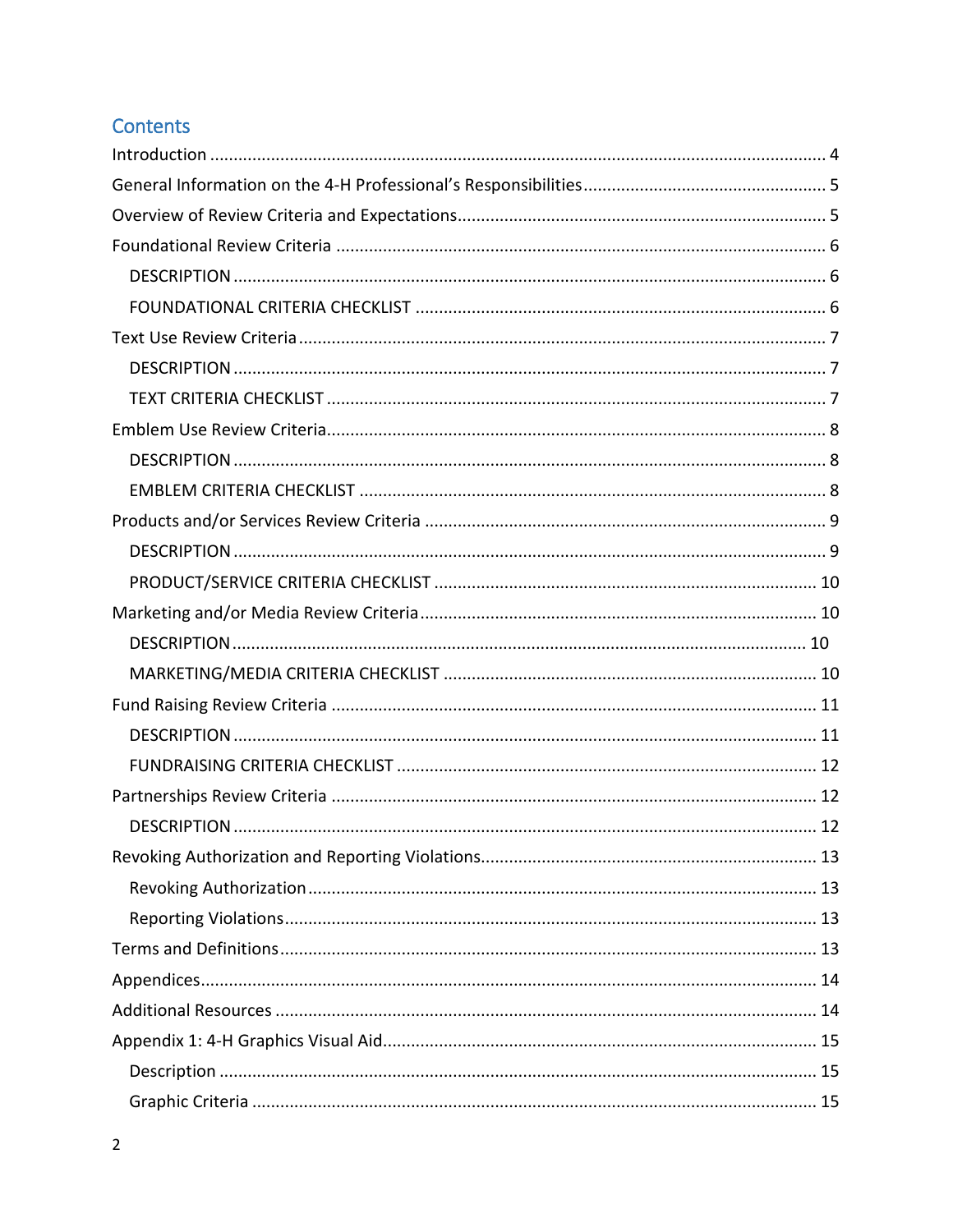| Appendix 3: Graphic Model of Authorization Decision Process used by 4-H National |  |
|----------------------------------------------------------------------------------|--|
|                                                                                  |  |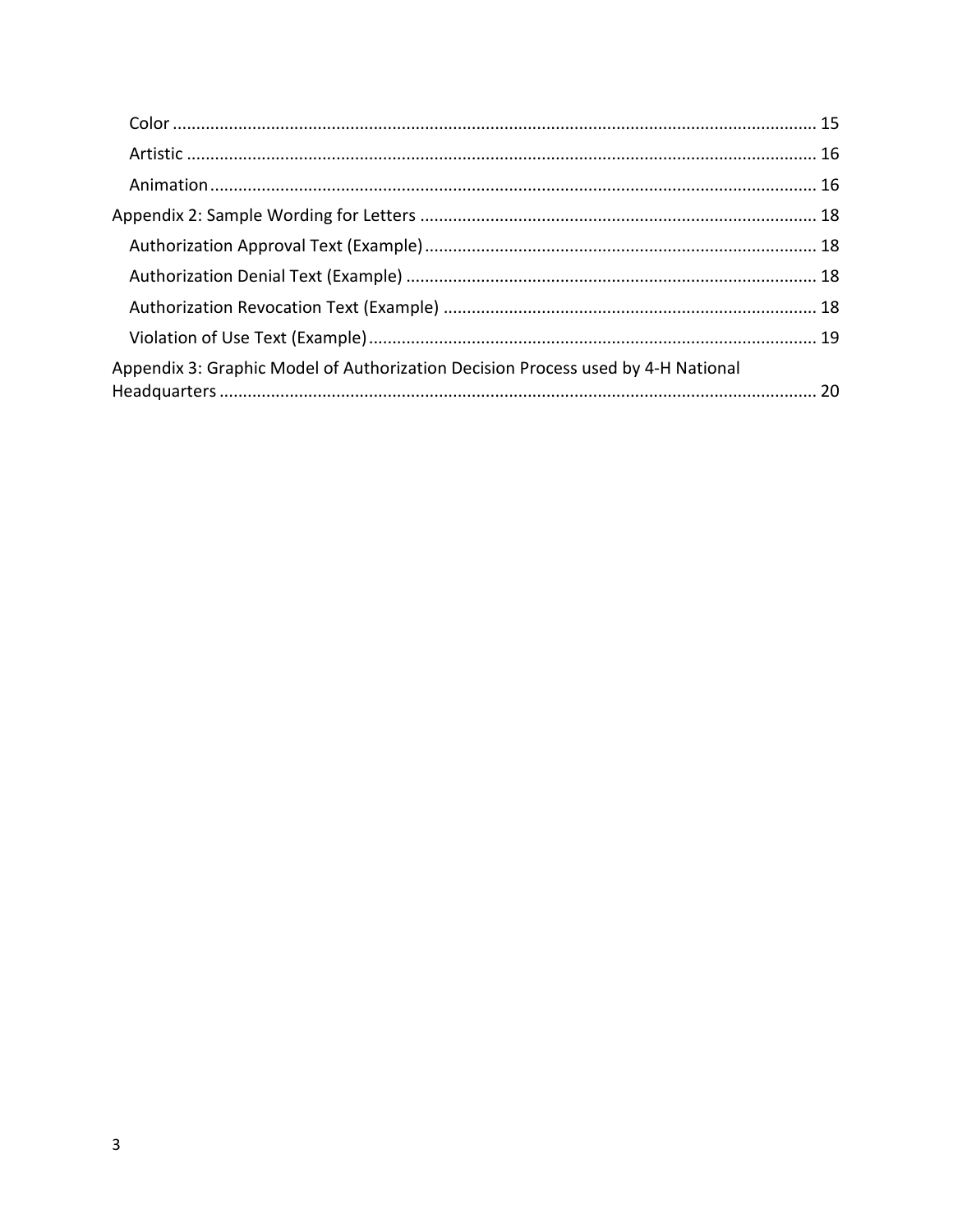The 4-H Name and Emblem is a federal mark, with protections and standards that exceed that of trademarks and copyrights. Using the 4-H Name and Emblem is a privilege that requires federal authorization. 4-H Name and Emblem authorization may be revoked at any time for misuse. Anyone engaging in unauthorized use or misuse of the 4-H Name and Emblem is subject to federal prosecution under Public Law 772, Title 18, United States Code 707.

## Introduction

<span id="page-3-0"></span>This handbook is designed to assist 4-H professionals to understand the 4-H Name and Emblem federal regulations that must be adhered to and to assist them in executing their role as both an authorized user and the authorizing entity within their limited geographic area. As a 4-H professional and Cooperative Extension worker, it is your responsibility to protect and promote the proper use of the 4-H Name and Emblem.

The Cooperative Extension Service (CES) and the U.S. Department of Agriculture (USDA) have a legal and ethical responsibility to ensure the "public trust" in the 4-H program. CES and USDA has the right to use the 4-H Name and Emblem for their own purposes in serving the educational needs and interests of 4-H. 4-H National Headquarters provides national standards and support to the state and local 4-H offices responsible for using and authorizing the 4-H Name and Emblem.

4-H National Headquarters is responsible for providing authorization for any use of the 4-H Name and Emblem that crosses state geographic borders. Per Section 7 Code of Federal Regulations Part 8 (7C.F.R.8), authorization within a specific state is delegated to the CES office at each land-grant institution.

#### NOTE:

State 4-H offices (through delegation by their land-grant institution's Cooperative Extension office) are responsible for any 4-H Name and Emblem authorizations that cross local jurisdictions, but are contained within the state's geographical boundaries. The term "state" can be interchanged with "land-grant institution" (1862, 1890, and 1994) and is inclusive of U.S. Territories and the District of Columbia.

Local 4-H offices (through delegation by their State 4-H office) are responsible for any 4-H Name and Emblem authorization limited to their local area of jurisdiction. "Local" may refer to a county, parish, borough, region, district, or other term depending upon the structure of the 4-H program within an individual state.

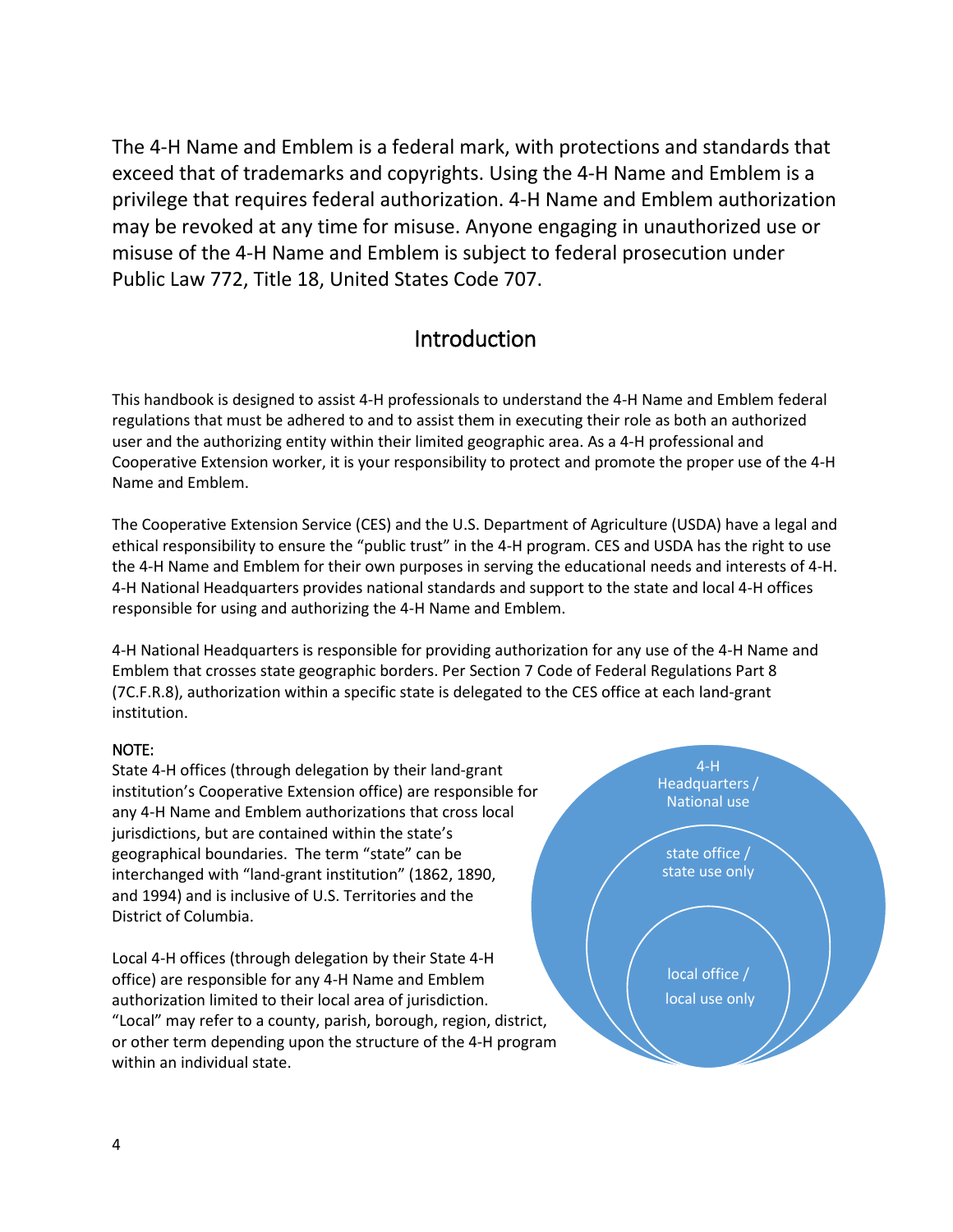## General Information on the 4-H Professional's Responsibilities

<span id="page-4-0"></span>The 4-H Youth Development Program is defined as the youth education and outreach component of the Cooperative Extension Services (CES) at land-grant institutions, and the U.S. Department of Agriculture (USDA). 4-H youth development programs are created and implemented by CES as a means for the landgrant institutions to carry out responsibilities under the Smith-Lever Act, 7 United States Code 341.

**It is the legal responsibility of CES and USDA to insure the consistent and correct use of the 4-H Name and Emblem** by all levels of salaried and volunteer Extension staff, 4-H participants, and authorized non-Extension entities. Equally important is the responsibility to communicate the significance of the 4-H Name and Emblem as a government-owned emblem that is protected by federal statute. By using the "18 U.S.C. 707" we are fulfilling our legal obligation to correctly inform the public of the federal protections and consequences of potential misuse.

Authorizing others to use the 4-H Name and Emblem is a means to further 4-H's mission, vision, and reach. Shaping and preserving 4-H's reputation as a trusted source for positive youth development and youth education requires careful attention to the details of authorization criteria, policies, and federal regulations. Each authorization opportunity must be evaluated according to the educational and character building mission of 4-H.

A number of issues must be considered prior to providing authorization, including the risks and benefits of applying the 4-H brand to the authorization request. The following criteria can be used to guide staff in the vetting of authorization requests. The final decision on whether to grant authorization should be based on the body of responses and facts gathered and documented in writing during the review process. Authorization requests and responses must be provided in writing.

## Overview of Review Criteria and Expectations

<span id="page-4-1"></span>When reviewing an authorization request, there are some general expectations that frame the decision making process. The applicant requesting authorization must:

- $\checkmark$  Enhance 4-H's outreach and educational platforms, programs, or activities.
- $\checkmark$  Preserve or promote trust in the 4-H brand.
- $\checkmark$  Be appropriate for association with a federal government program, based on reasonable judgement as evaluated by 4-H USDA or 4-H Extension staff.
- $\checkmark$  Require no endorsement or implied endorsement by 4-H.
- $\checkmark$  Comply with all applicable federal, state, and local laws and regulations.
- $\checkmark$  Allow 4-H to independently determine how to acknowledge the authorized user, which will be in a value-neutral manner that will not endorse or promote the authorized user.
- $\checkmark$  Not expect an exclusive association with 4-H or restrict 4-H from participating in similar arrangements with others.
- $\checkmark$  Have no associations with products or services that are not in the public interest or that could harm the health of the American public, or that are in any way inconsistent with positive youth development or any of the guiding principles of 4-H.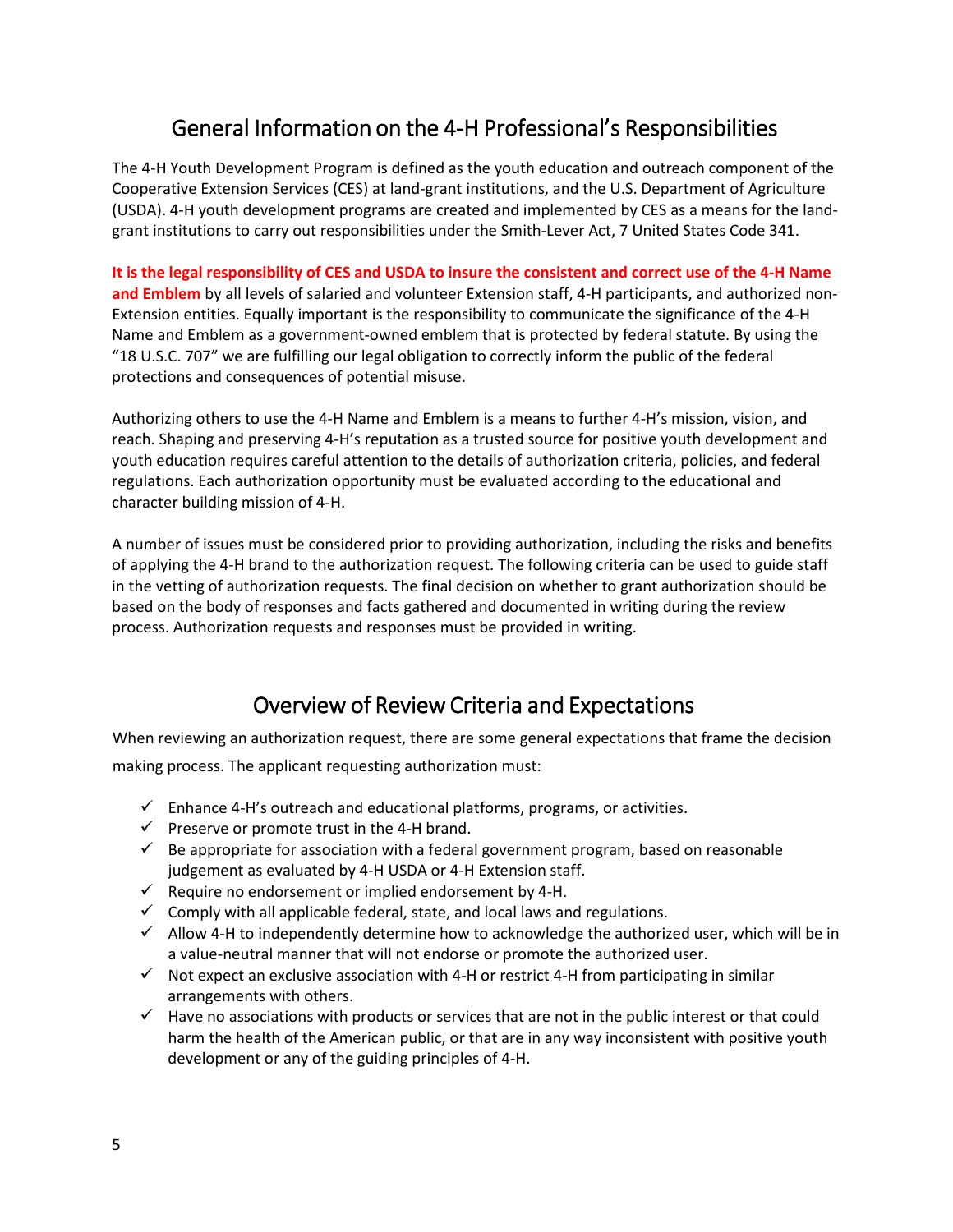## Foundational Review Criteria

#### <span id="page-5-1"></span><span id="page-5-0"></span>**DESCRIPTION**

Regardless of the intended use of the 4-H Name and Emblem, there are several foundational criteria that must be adhered to. Additional criteria are dependent upon the specific intended use. In all situations, USDA and/or CES retains the right to properly control the use through its ability to provide, deny, and revoke 4-H Name and Emblem domestic authorizations. As a federal mark, the 4-H Name and Emblem is intended only for use within the United States.

All usage of the 4-H Name and Emblem must be for educational or character building purposes, uphold the dignity of the 4-H Name, and provide a benefit to the 4-H Program. This means that all uses need to contribute to the appropriate learning and positive development of the youth and adults involved in the 4-H program while aligning with the principles of 4-H and positive youth development and/or refraining from anything that contradicts positive youth development. The use must support 4-H programming, provide a sense of belonging to the 4-H community, and the benefit to 4-H must be equal to or greater than the benefit received by the entity authorized.

Authorization will not be provided if there is any direct or implied endorsement, exclusivity, or other exploitation of the 4-H program or those involved with the 4-H program. This means that no unfair advantage can be taken of the 4-H name, emblem, its employees, volunteers, or youth for the purposes of benefiting a product, person, organization, etc. This includes any statement or action of support for a specific product, person, organization, etc. by 4-H, or the restricting of authorization to a single or select group of people, product, business, etc.

#### NOTES

- Applications need to come from the company headquarters. Individual franchisees or consultants will not be authorized.
- All educational materials must be produced or co-produced by a land-grant university.

#### <span id="page-5-2"></span>FOUNDATIONAL CRITERIA CHECKLIST

- **USDA and/or CES can properly control the use of the 4-H Name and Emblem.** USDA or CES has the ability to provide, deny, and revoke 4-H Name and Emblem authorization to a third party entity. The applicant must provide examples of how the 4-H Name and Emblem will be used and within what context it will be used. Any authorization will be limited to the scope of use applied for and approved.
- **The use of the 4-H Name and Emblem is or supports the educational and/or character building efforts of 4-H, or provides recognition for educational or character achievements.** The use contributes to the appropriate learning and positive development of the youth and adults involved in 4-H.
- **The use of the 4-H Name and Emblem benefits the 4-H program.** The product or opportunity supports 4-H educational programming and/or is something that 4-H is not able to provide on their own. The use provides a sense belonging to the 4-H community. The benefit to 4-H should be greater than the benefit to the entity providing the product or opportunity.
- **The use of the 4-H Name and Emblem upholds the dignity of the 4-H program.** This includes alignment with the principles of 4-H and positive youth development and/or refraining from anything that contradicts positive youth development. This criteria requires a review of the applicant website (if any) as well as an internet search for indications of overall positive youth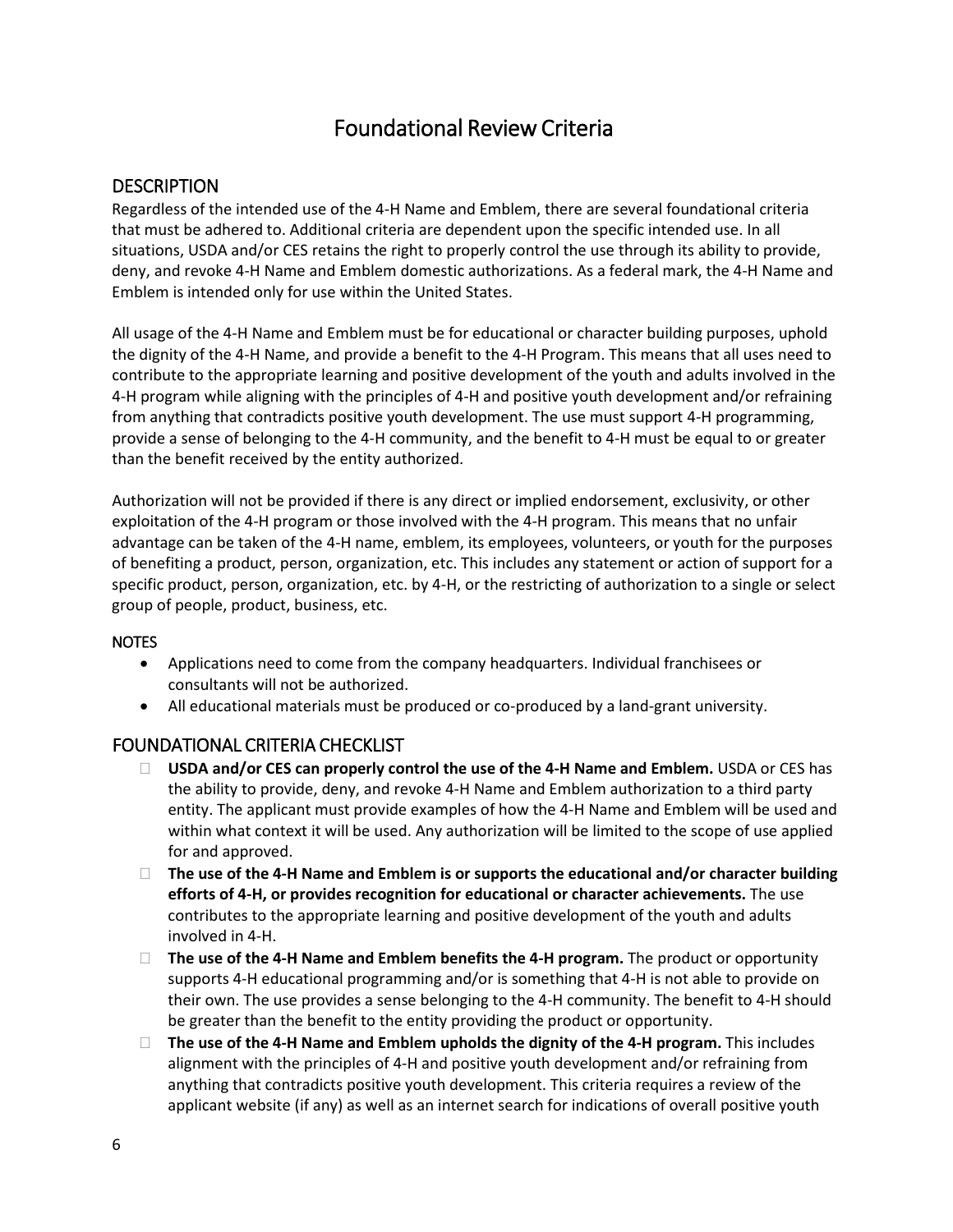development compliance and publically accessible consumer and industry reviews of the applicant.

- **The use of the 4-H Name and Emblem does not exploit the 4-H program, its employees, volunteers, or participants.** Taking unfair advantage of the 4-H name, emblem, its employees, volunteers, or youth for the purposes of benefiting a product, person, organization, etc. is an exploitation of the 4-H name and emblem.
- **The use of the 4-H Name and Emblem does not provide any direct or implied endorsement of any person, company, product, or organization.** A statement or action – direct or implied – of support for a specific product, person, organization, etc. constitutes endorsement. Endorsement by 4-H is prohibited.
- **The use of the 4-H Name and Emblem does not provide or imply an exclusive relationship with any person, company, product, or organization.** When the availability of 4-H Name and Emblem is restricted to a single or select group of people, product, business, etc.an exclusive relationship is established. Exclusive use of the 4-H name and emblem is prohibited.
- **The use of the 4-H Name and Emblem is limited to a specific period of time.** For new authorizations time is limited to one year; for renewal authorizations the time allowance is up to three years. The exception is for certain types of authorized media (e.g., book, movies), which may be classified with an indefinite time frame.

## Text Use Review Criteria

#### <span id="page-6-1"></span><span id="page-6-0"></span>**DESCRIPTION**

The official 4-H Name includes 4-H, 4-H Youth Development, or 4-H Youth Development Program. When using the term "4-H" it is to be written as numeral "4" separated from a capital "H" with a hyphen (not a dash, slash, or space). It is well documented in English usage, as well as in the most familiar style manuals, that you should never begin a sentence with a numeral. To comply with this rule, it is best to re-word the sentence slightly so it does not begin with 4-H. However, as 4-H is a proper noun and if it is not feasible to re-word the sentence, 4-H may be used to begin a sentence or headline.

Avoid separation of any of the elements of the 4-H Name at the end of sentences. This can sometimes be difficult because some software programs override user commands. Often, these overrides do not become visible until after printing or posting to a Web page: careful scrutiny of text after trial printing or posting is advised. The 4-H Emblem may not be used in place of the word "4-H" in a title or text, or to replace an individual letter within a word.

#### <span id="page-6-2"></span>TEXT CRITERIA CHECKLIST

- The text is written as *numeral hyphen capital letter.* (4-H)
- $\Box$  The emblem is not being used as a replacement for text. This includes replacing the word 4-H or replacing a letter within word.
- $\Box$  The context of the use is accurate with correct content. Statements about 4-H are factual.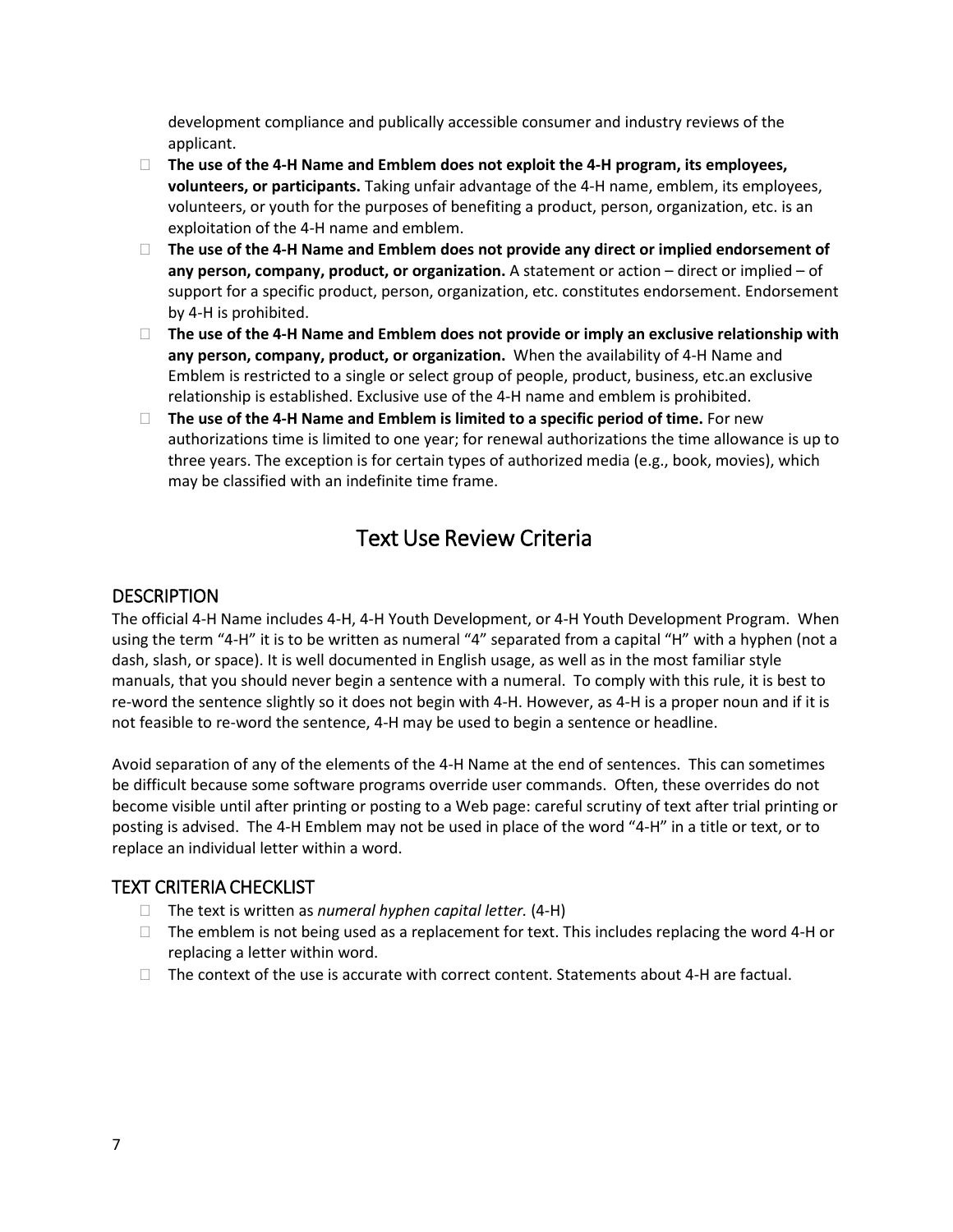## Emblem Use Review Criteria

#### <span id="page-7-1"></span><span id="page-7-0"></span>**DESCRIPTION**

The official 4-H Emblem is a green four-leaf clover with a white letter "H" in each leaf and the stem turned to the right. The Emblem may be two-dimensional (flat) or three dimensional (with shadows that show depth and perspective). The 4-H Emblem may not be altered in any way. See appendix for examples of allowable and unallowable images, and for technical descriptions of color and allowable variations.

Use of the emblem includes the responsibility to communicate the significance of the 4-H Name and Emblem as a government-owned emblem that is protected by federal statute. The insignia "18 U.S.C. 707" provides the legal obligation to correctly inform the public of the federal protections and consequences of potential misuse.

The 4-H Emblem can be used for artistic materials such as jewelry or fine art and may be made of metal (e.g., copper, bronze, gold, or silver), glass, leather, or wood without conflicting with the color specifications for the 4-H Emblem. Ceramic, plaster, paper, fabric, or any materials that are colored or painted must comply with the color specifications and all other guidelines. Use of the emblem on fabric must accurately represent the 4-H Emblem in authorized colors. The 4-H Emblem is not open to reinterpretation or reconfiguration, regardless of its intended use, including the development of materials such as jewelry, sculpture, signage, crafts, or other fine art.

Animation of the 4-H Name and Emblem is allowable provided that the animation is in keeping with the guidelines in this document, and that at the end point of the animation (where the animated loop stops or begins to repeat if an ongoing loop), the 4-H Emblem appears in a manner that meets all guidelines for its use.

#### <span id="page-7-2"></span>EMBLEM CRITERIA CHECKLIST

- $\Box$  The official emblem with legal insignia is being used in its entirety. This means that the whole emblem is visible and is properly identified as a federal mark.
- $\Box$  The emblem has not been altered. This includes no tilting, flipping, color adaptation, or other artistic interpretation.
- $\Box$  No portion of the emblem has been covered by text or another image. There is a clear view of the entire emblem.
- $\Box$  The emblem is not integrated into another's logo or image. The emblem stands alone as a separate and identifiable image. If other logs are present, the 4-H emblem is in a position of prominence or a position representative of the relationship to the other images.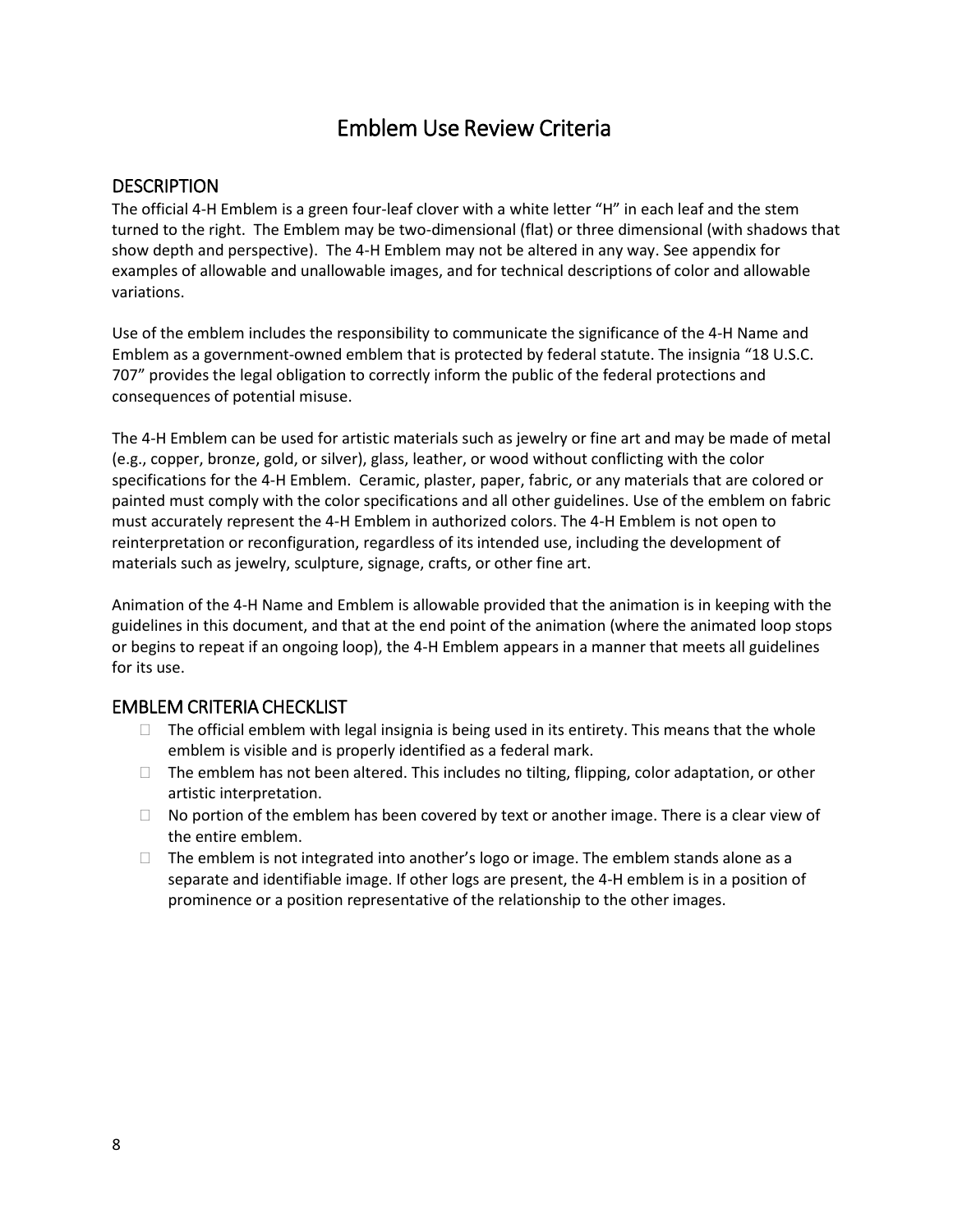

This is the insignia.

## Products and/or Services Review Criteria

#### <span id="page-8-1"></span><span id="page-8-0"></span>**DESCRIPTION**

Authorization is required for the manufacturing, promoting (cross reference marketing/media criteria), selling (cross reference fund raising criteria if appropriate), and/or distribution of products or services using the 4-H Name and Emblem. This includes sales or re-sale of 4-H products and other paraphernalia by individuals. Products and services must be those that the Cooperative Extension Service is not able to provide for themselves and are needed to support the educational, character building, or recognition efforts of the 4-H program. Examples include:

- Educational: notebooks, pens, flags, and other meeting supplies
- Character Building: clothing, bags, hats, jewelry, and other items that help create a sense of identity and belonging
- Recognition: trophies, ribbons, pins, certificates, and related items

The 4-H Name and Emblem may not be used on or in association with the following types of products or services. (Note: This list is subject to revision.)

- Animal Feed
- **Beauty Products**
- **Beverages**
- Food
- **Insurance**



- **Luxury Items**
- **Pesticides**
- **Solvents**
- Weapons

#### REMINDER

A non-endorsement statement must accompany the use of the 4-H Name and Emblem on or in connection to products and services.



*Example: "No endorsement of this product or service is granted or implied by 4-H, the U.S. government, or any of its organizational units or employees."*

#### **NOTES**

- If an applicant plans to offer custom designs, be sure to request a statement of how the applicant will ensure that all 4-H Name and Emblem criteria in these designs are met.
- If it is not possible to include the insignia on the product (e.g., jewelry, metal work, etc.), then the insignia (18 U.S.C. 707) must be included in or on the packaging. In this situation, the insignia is typically added to the non-endorsement statement. Be sure to request a sample of how this information will be presented.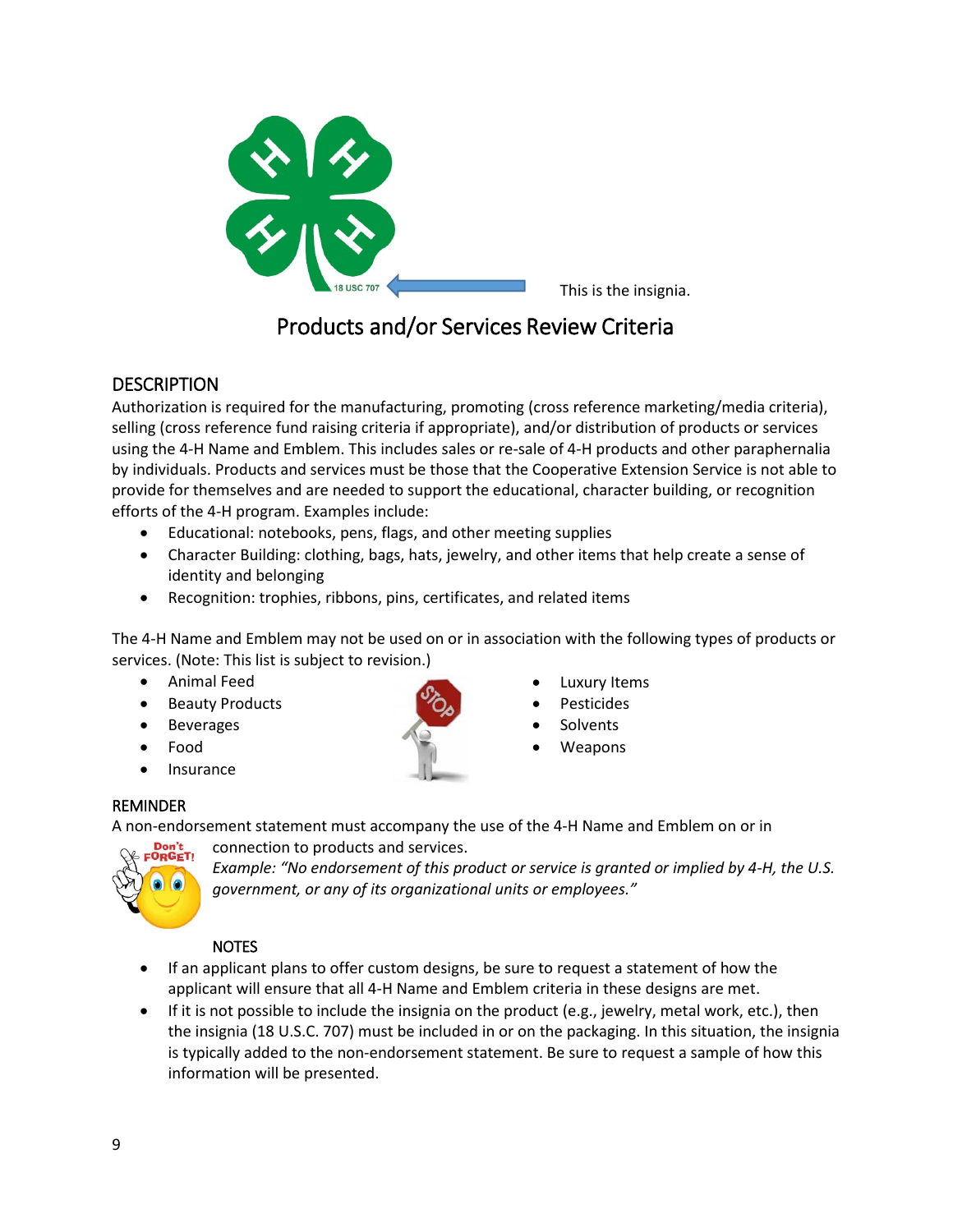#### <span id="page-9-0"></span>PRODUCT/SERVICE CRITERIA CHECKLIST

- $\Box$  CES does not have the capacity to provide this product or service.
- $\Box$  Product/service supports the educational, character building, and/or recognition efforts of 4-H.
- $\Box$  Product or service is not on the unallowable list.
- $\Box$  If custom designs are allowed by applicant, applicant retains responsibility for proper use. If insignia cannot be on the product (e.g., jewelry), insignia information is included in the product packaging.

## Marketing and/or Media Review Criteria

#### <span id="page-9-2"></span><span id="page-9-1"></span>**DESCCRIPTION**

Any use of the 4-H Name and Emblem in promotional materials or in the production of books, publications, films, audio-visual materials, websites, apps, social media platforms, and other technologies are subject to review in both initial proposals and final drafts. The 4-H Name and Emblem must be clear, distinct, and set apart from any commercial product message or reference when the media is part of or relates to promotional materials. The 4-H Name and Emblem cannot be integrated into or joined with other company name or logos/images to create a larger design. The materials may not include any commercial product or service testimonials or preferences by anyone associated with the 4-H program.

Authorization is not required to use the 4-H Name and Emblem in exhibits, displays, etc. that are designed primarily to pay tribute to the 4-H program. Authorization is not required to use the 4-H Name and Emblem in print and non-print media such as newspapers and periodicals **when such use is primarily for educational or informational purposes**. All 4-H Name and Emblem standards for proper use must still be followed.

#### REMINDER

When the 4-H Name and Emblem is used to link to an official 4-H website in keeping with the policies and guidelines in this document, a disclaimer must be used with the 4-H link.



*Example: "No endorsement of this website is granted or implied by 4-H, the U.S. government, or any of its organizational units or employees.* 

When a 4-H web page links to a non-4-H page(s), an additional disclaimer must be used. *Example: "This site contains links to third party sites. 4-H is not responsible for the information found through these links, nor does it endorse the sites or their content."*

#### **NOTE**

When reviewing all the text and graphics relating to 4-H in the sample, make sure you know the context in which this information will be used. This may be the overall synopsis of a movie or book where 4-H is referenced, or the purpose of a website where information about 4-H is being shared. Initial proposals through final drafts are all subject to review.

#### <span id="page-9-3"></span>MARKETING/MEDIA CRITERIA CHECKLIST

- $\Box$  Use of 4-H is separate from product or service messaging
- $\Box$  Testimonials about the product or service are not stated or implied by 4-H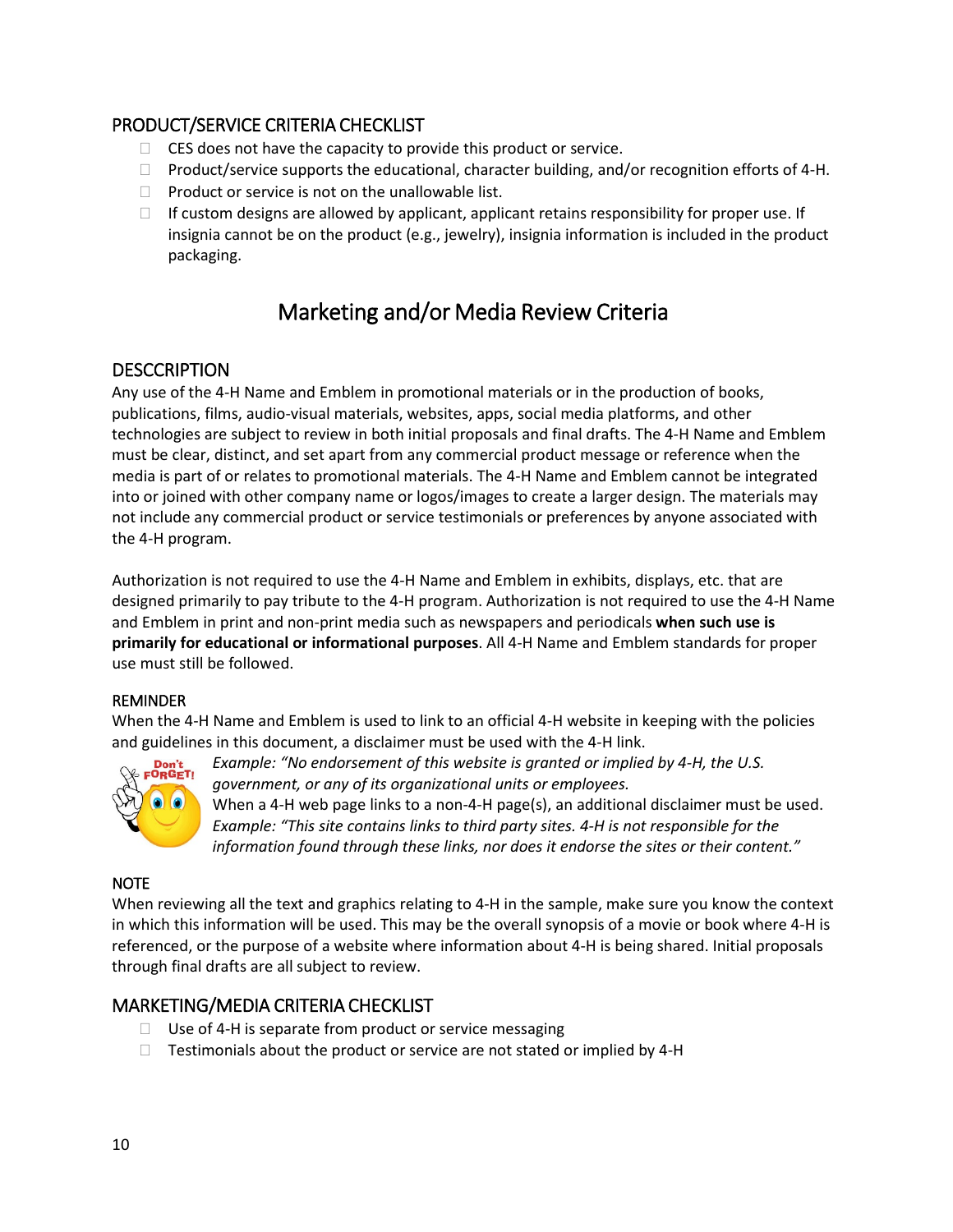## Fund Raising Review Criteria

#### <span id="page-10-1"></span><span id="page-10-0"></span>**DESCRIPTION**

Fundraising activities, including sponsorships, using the 4-H Name and Emblem may be carried out for educational purposes, but these activities must have the approval of the appropriate authorizing entity. All monies received from 4-H fundraising programs, except those necessary to pay reasonable expenses, must be used to support the 4-H educational program. All funds raised in the name of 4-H belong to 4-H the program and not to an individual or group of individuals. Funds may not be raised under the 4-H Name and Emblem and then given to another entity. All fund development efforts must follow federal and state laws and any related policies of the land-grant institution connected with the effort.

Donor or sponsor identification (cross reference partnership criteria) and involvement with a 4-H contest, awards program, or event will be considered only when a written agreement between the Cooperative Extension office receiving the support and the donor or sponsor is in place. The agreement needs to define the type of award, purpose of the award, criteria on which the award will be given, and/or the rules and regulations under which a contest or awards program shall be conducted. Donors or sponsors cannot require the use of or refer to specific brand name products or services as criteria for a donation, an award, or in conducting a contest. Donors or sponsors should not be referred to as the "official" donor or sponsor of 4-H as it implies both endorsement and exclusivity.

The monies received and the expenses paid at auctions or similar fundraising sales events connected to 4-H are subject to federal tax laws and Internal Revenue Service (IRS) regulations. Due to the complexity of IRS regulations, all 4-H members, organizations, and contributors involved in these sales and events are strongly encouraged to seek guidance from their tax advisors regarding their specific accountability and situation.

#### REMINDER

In connection with 4-H fundraising purposes, a disclaimer statement must be used on promotional materials for products or services offered for sale.



*Example: "No endorsement of the product or service by 4-H, the U.S. government, or any of its organizational units or employees is implied or intended. Proceeds from this fundraiser will be used to support 4-H educational programs."* 

A disclaimer statement is also needed in connection to sponsorships and/or donations.

*Example: "\_\_\_\_\_\_\_\_\_\_\_\_\_\_\_ is a sponsor/donor of the [the name of a specific club, county, or state may be inserted here to identify the 4-H program being supported] 4-H Youth Development program and has provided funding, goods, or services in support of 4-H programming. Acceptance of this sponsorship/donation does not imply endorsement by 4-H, the U.S. government, or any of its organizational units or employees of any firm, product, or service."* 

#### **NOTES**

- When reviewing an application, be sure to not only provide examples of any products involved, but also examples of all promotional items that will be used in the fundraiser.
- If a partnership is cited in relation to an application, be sure to confirm with the 4-H or CES entity with whom the written agreement is in place.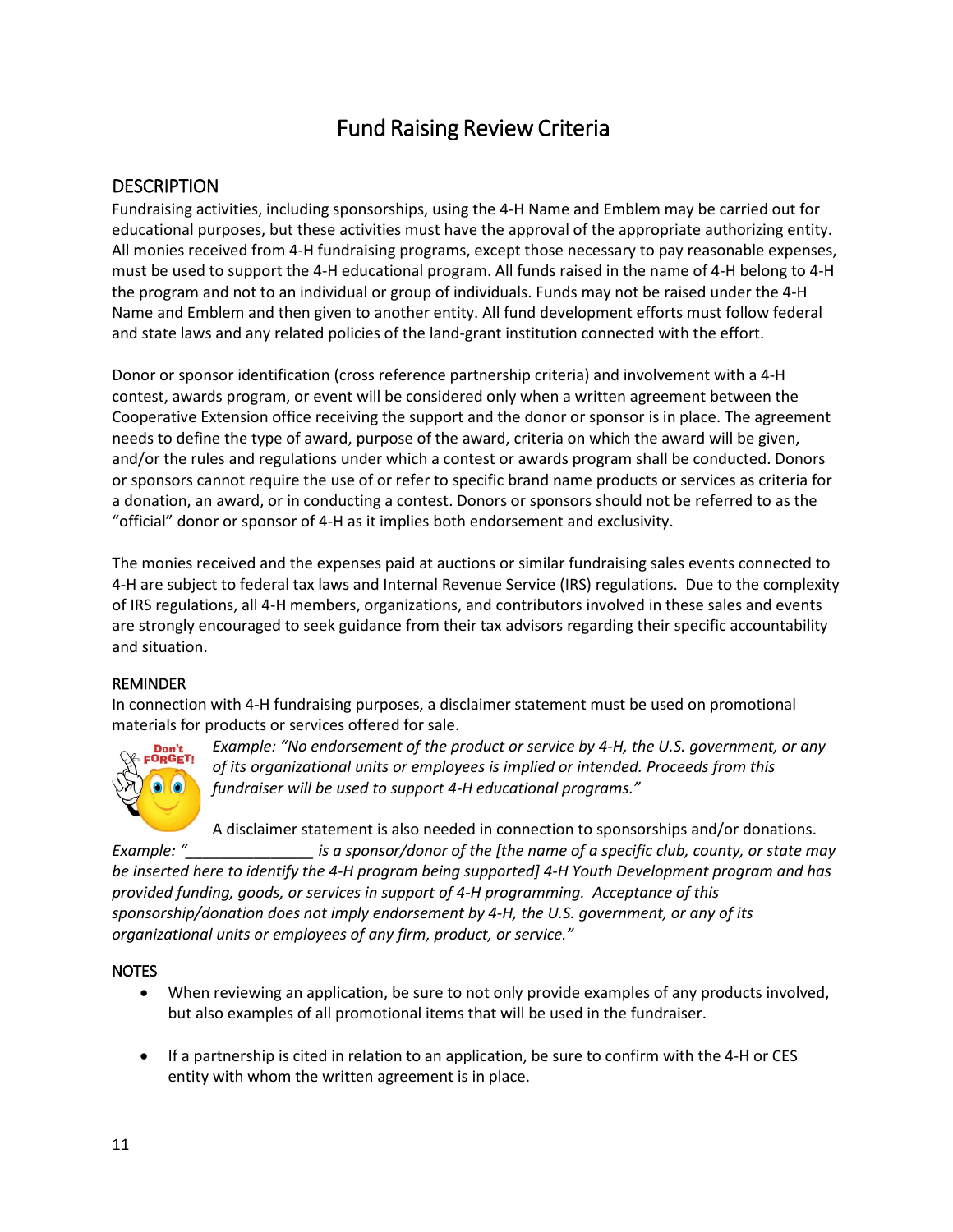• If a 4-H club has raised funds and the club then dissolves, all monies must be transferred to another 4-H entity. All monies raised in the name of 4-H must remain with 4-H.

#### <span id="page-11-0"></span>FUNDRAISING CRITERIA CHECKLIST

- $\Box$  All funds raised in the name of 4-H are used to further 4-H programming. Funds cannot be raised by 4-H to support another entity. Collections of goods to support an approved service project is allowable.
- $\Box$  If funds are raised by a non-Extension entity, information is provided on fund distribution to 4-H.
- $\Box$  Written agreements are in place with the appropriate 4-H or CES entity for any partnerships or sponsorships. This information can be confirmed with the 4-H or CES entity.

## Partnerships Review Criteria

#### <span id="page-11-2"></span><span id="page-11-1"></span>**DESCRIPTION**

The 4-H Name and Emblem may be used in conjunction with the names, emblems, and word marks of other organizations and programs when 4-H is a partner, co-author, or in some other official relationship that includes a written agreement. Since the 4-H program itself is a partnership, the written agreement and materials related to the partnership must indicate the specific 4-H partner (4-H National Headquarters – USDA/NIFA, National 4-H Council, or land-grant institution) this partnership is based. The nature of the relationship among the entities must be clearly defined and include a nonendorsement statement. The 4-H Emblem is to be given prominence consistent with its role in the relationship.

To avoid the appearance of endorsement, the 4-H Emblem may not be incorporated into a larger design of a program, product, or service that is protected by trademark, service mark, copyright, or other similar laws. It is not acceptable to incorporate the 4-H Emblem into any other organization's logo or emblem. The 4-H Emblem may not be used or integrated into a larger design in such a manner that it becomes difficult to recognize or distinguish, or that is not consistent with the graphic guidelines for use of the 4-H Emblem.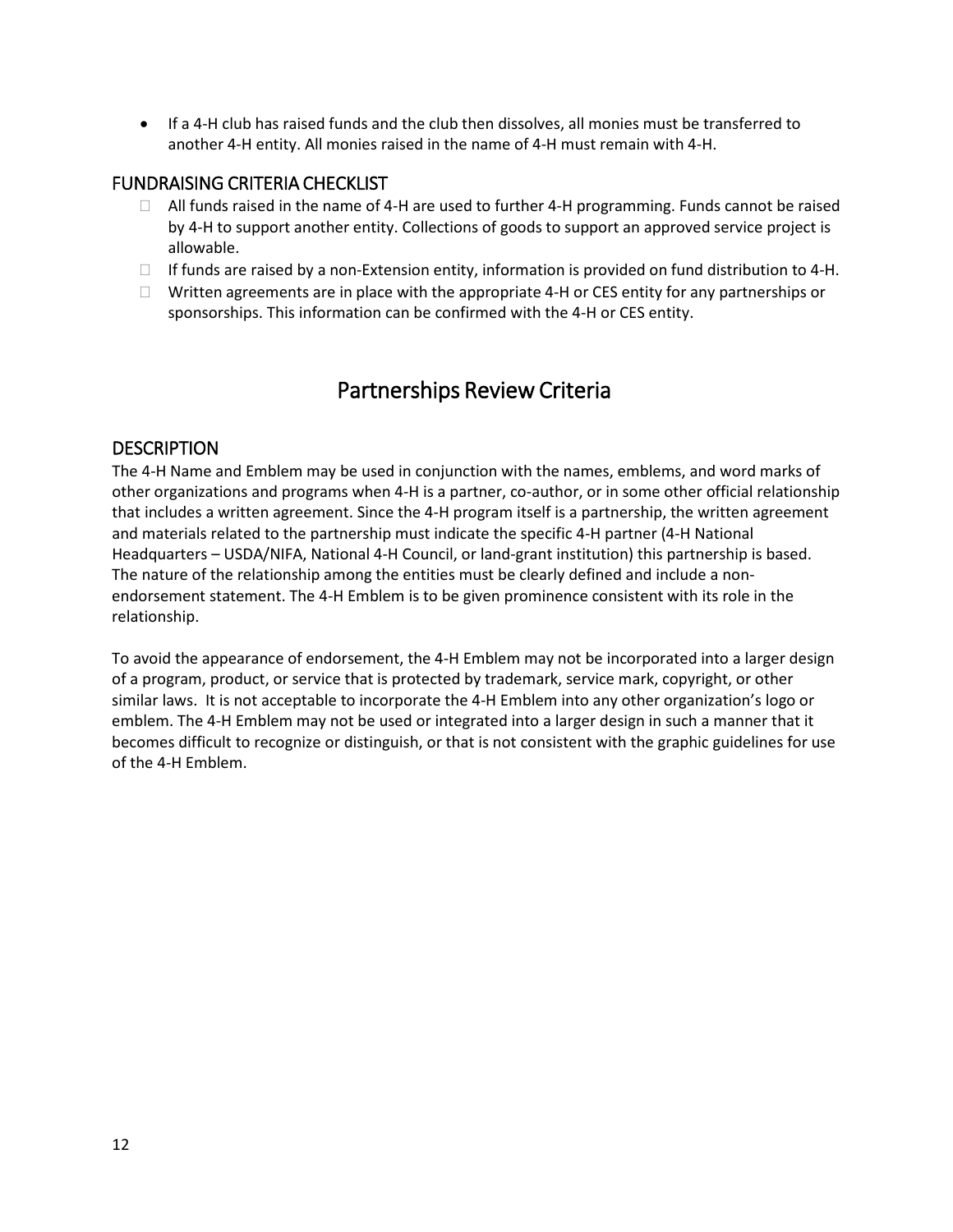## Revoking Authorization and Reporting Violations

#### <span id="page-12-1"></span><span id="page-12-0"></span>Revoking Authorization

The authorizing entity (local, state, or national) retains the right to revoke 4-H Name and Emblem authorization at any time prior to the expiration of any authorization it provided. When the 4-H Name and Emblem is used on unauthorized goods or services, the public is misled into believing such items are affiliated with the 4-H program. CES and USDA have a legal and ethical responsibility to revoke authorization of misuse to ensure the public trust in the 4-H program is maintained.

#### <span id="page-12-2"></span>Reporting Violations

Accompanying the authority to grant authorization for use of the 4-H Name and Emblem is the responsibility to see that the regulations are followed. Any alleged violation should be identified in writing to the authorizing entity. If, after review, it appears that there is cause, the authorizing entity is responsible for sending a written request to desist to the person or company in question, citing the appearance of violations as the cause.

If such notification does not result in satisfactory action, turn over the matter to 4-H National Headquarters who will work with the Office of General Counsel at USDA, if appropriate. Report violations t[o 4HNE@nifa.usda.gov.](mailto:4HNE@nifa.usda.gov)

## Terms and Definitions

<span id="page-12-3"></span>4-H National Headquarters – Housed at NIFA; provides management and authorization for the 4-H Name and Emblem.

Cooperative Extension Service -- Housed at the land-grant institutions; provides 4-H Name and Emblem authorization at the local and state level.

Character Building – That which promotes a pattern of behavior, thoughts, and feelings based on universal principles, moral strength, and integrity.

Developmentally Appropriate – Ensuring that goals and experiences are suited to learning and development, challenging enough to promote progress and interest, and based on the research of how youth learn and develop.

Insignia – The phrase "18 U.S.C. 707".

NIFA – National Institute of Food and Agriculture, an agency within USDA.

Positive Youth Development – An intentional, pro-social approach that engages youth within their communities, schools, organizations, peer groups, and families in a manner that is productive and constructive; recognizes, utilizes, and enhances youths' strengths; and promotes positive outcomes for young people by providing opportunities, fostering positive relationships, and furnishing the support needed to build on their leadership strengths.

USDA – U.S. Department of Agriculture; legislated by Congress to manage the 4-H Name and Emblem.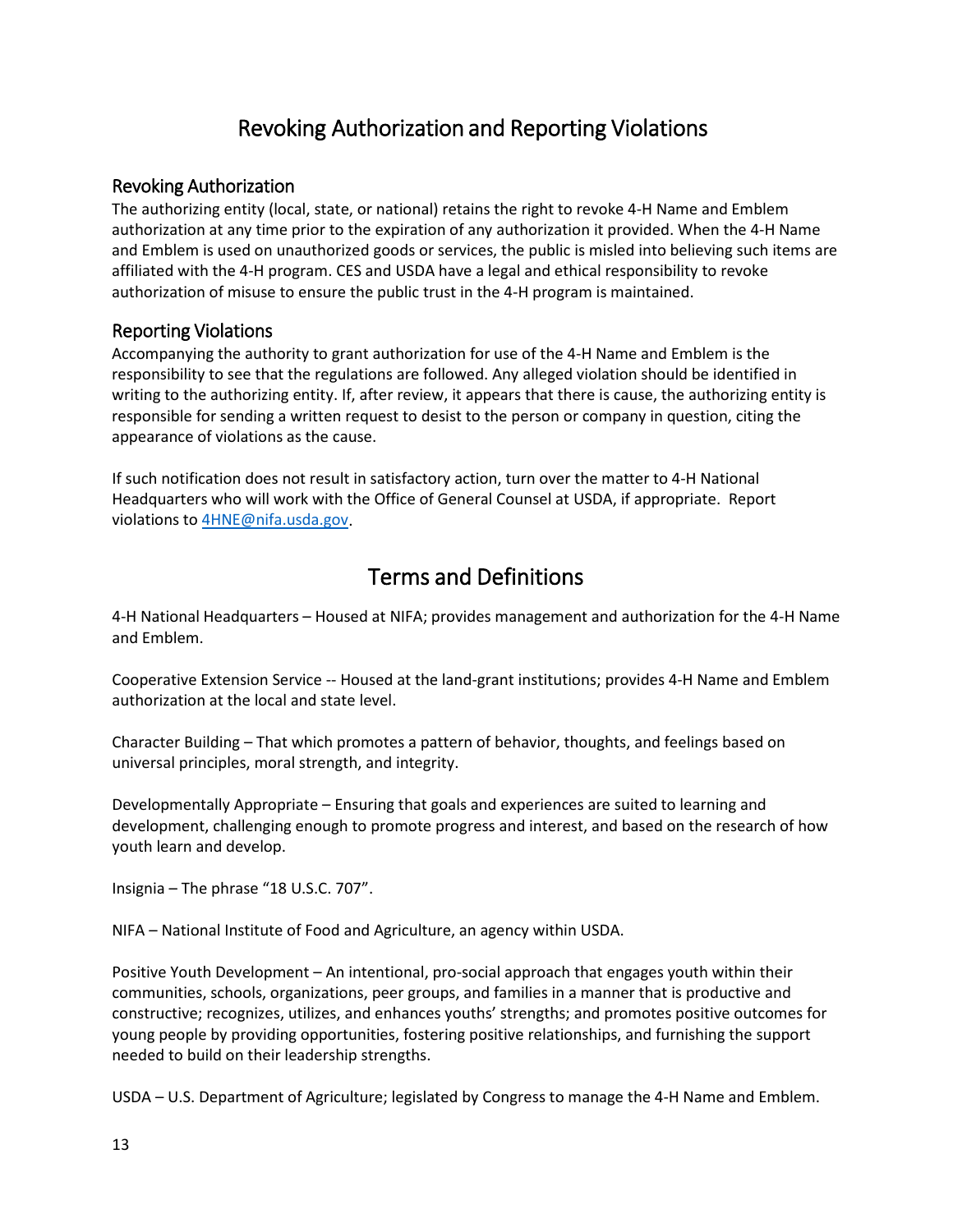## Appendixes

- <span id="page-13-0"></span>1. Graphic Guidelines Visual Aid
- 2. Sample Letters for Authorization Approval, Denial, Revocation, and Unauthorized Use
- 3. Graphic Model of Authorization Decision Process used by 4-H National Headquarters

## Additional Resources

Available for separate download at NIFA's 4-H [Name and Emblem](https://nifa.usda.gov/resource/4-h-name-and-emblem-resources) webpage.

- <span id="page-13-1"></span>• Authorization Criteria Checklist – Long Version (with examples)
- Criteria Checklist Short Version (without examples)
- 4-H Charters Fact Sheet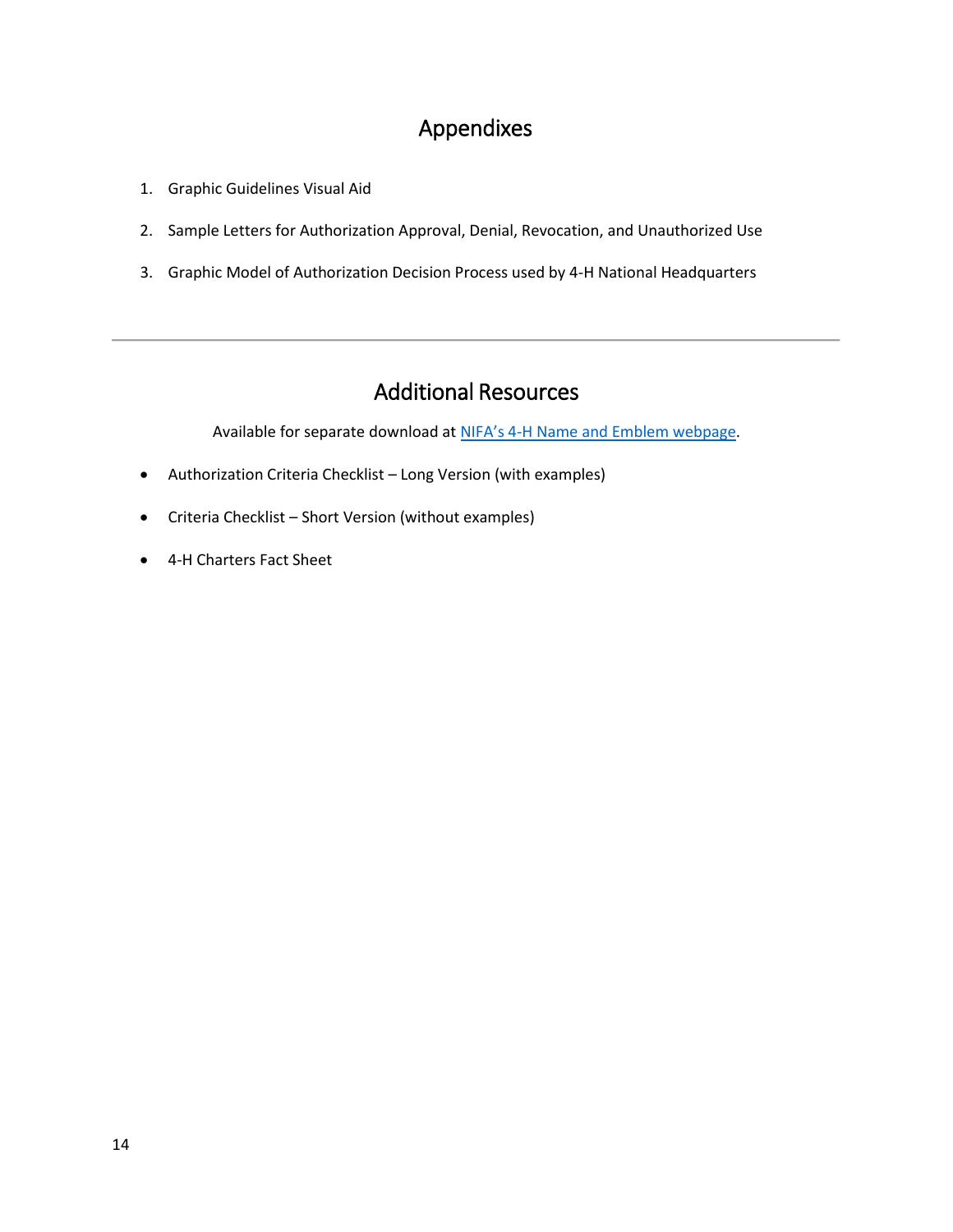## Appendix 1: 4-H Graphics Visual Aid

#### <span id="page-14-1"></span><span id="page-14-0"></span>**Description**

The official 4-H Emblem is a four-leaf clover with a letter "H" in each leaf and the stem turned to the right. The Emblem may be two-dimensional (flat) or three dimensional (with shadows that show depth and perspective). All users of the 4-H Emblem must be authorized and ensure the following:

#### Graphic Criteria

- $\checkmark$  They have obtained the **official** 4-H Emblem and are using it in its entirety.
- $\checkmark$  They do not "flip" the image to create a framed look. The stem on the 4-H Emblem *must* point to the right as you look at the image.
- $\checkmark$  They are familiar with resizing graphics through the software application being used, and do not distort or warp the dimensions of the Emblem.
- $\checkmark$  The 4-H Emblem is never used to imply endorsement.

#### <span id="page-14-2"></span>**Color**

The 4-H Emblem should **never** be screened, shaded, gradated, or appear in a multi-colored hue. **Graphic Designers: The official color is 100% PMS 347 green.**

| Image | Description                                                          |  |  |
|-------|----------------------------------------------------------------------|--|--|
|       | The "H's" on the green clover can be white, black, or metallic gold. |  |  |
|       | The H's on the black clover should be white.                         |  |  |
|       | The H's on the white clover can be black or green.                   |  |  |

The one exception to the above descriptions of the color of the H's is when only one-color printing is being used. With one-color printing the H's can be reversed out to the color of the paper (or medium) on which the emblem is printed.

**One-color printing** requires either PMS 347 green or black. For commercial applications, the "18 U.S.C. 707" notice should be the same color as the clover leaves. Black or white are the only acceptable alternatives to green for one-color printing.

**Two-color printing** – Only PMS 347 green may be used for the leaves and "18 U.S.C. 707" notice.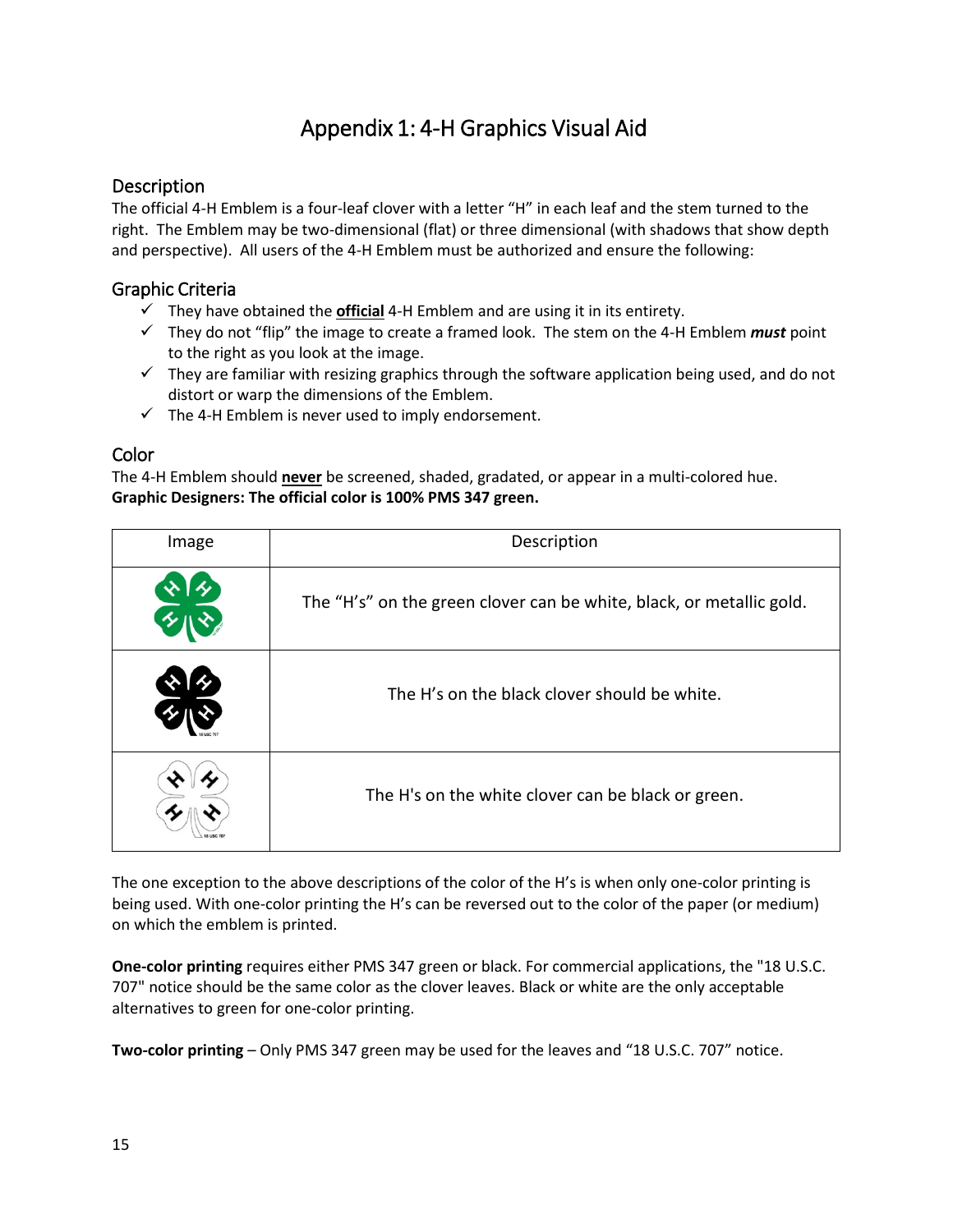**Four-color process (full color printing)** – In four-color process printing, PMS colors are approximated using a particular combination of the standard four-color process printing inks. The four-color process percentages required to match 4-H's PMS 347 green are: cyan 100%, magenta 0%, yellow 90%, and black 0%.

**Video and Computer Screen Colors (Electronic Media)** – The colors transmitted by electronic media are created using precise combinations of RGB (red, green, blue). The correct RGB values for the 4-H green are: R=51, G=153, B=102. No other colors are acceptable.

For exceptions to the guidance provided regarding color, please contact the appropriate authorizing entity.

#### <span id="page-15-0"></span>Artistic

The 4-H Emblem can be used for materials such as jewelry or fine art and may be made of metal (e.g. copper, bronze, gold, or silver), glass, leather, or wood without conflicting with the color specifications for the 4-H Emblem. Ceramic, plaster, paper, fabric, or any materials that are colored or painted must comply with the color specifications and all other guidelines.

Use of the emblem on fabric, whether painted, screen printed, embroidered, appliquéd, or some other technique, must accurately represent the 4-H Emblem in authorized colors and adhere to all other use guidelines.

The 4-H Emblem is not open to reinterpretation or reconfiguration, regardless of its intended use, including the development of materials such as jewelry, sculpture, signage, crafts, or other fine art.

#### <span id="page-15-1"></span>Animation

Animation of the 4-H Name and Emblem is allowable provided that the animation is in keeping with the guidelines in this document, and that at the end point of the animation (where the animated loop stops or begins to repeat if an ongoing loop), the 4-H Emblem appears in a manner that meets all guidelines for its use.

Animation may also show the 4-H Emblem on a waving flag, on a float that is partially hidden by crowds watching a parade, being placed in a box or behind a curtain, twirling as it "dances," "separating" as it forms the doors opening to welcome you to the 4-H program, be partially hidden as it forms the backdrop for a youth speaking about 4-H, slowly come into focus or formation as the 4-H Emblem from an amorphous or other background, or completing itself as the clover leaves are added one by one to form the 4-H Emblem and each H is explained. In each of these cases, the 4-H Emblem may be temporarily blocked, in whole or in part, or have its shape altered. The end point of the animation must still comply with the guidelines.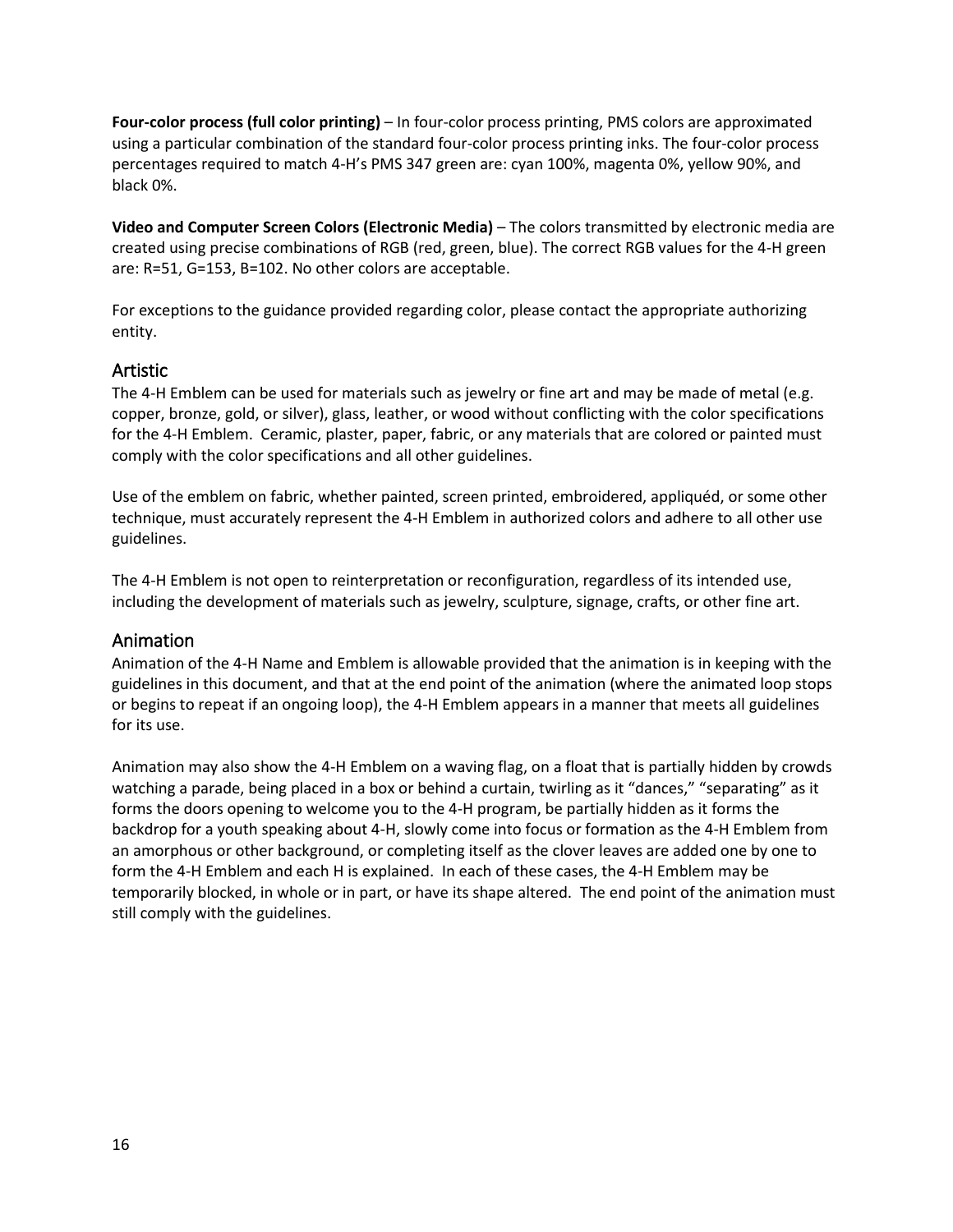## Graphic Use Examples

| Description                            | Appropriate Use | Inappropriate Use |
|----------------------------------------|-----------------|-------------------|
| Use the whole Emblem. The 4-H          |                 |                   |
| Emblem should always appear in its     |                 |                   |
| entirety-meaning it should always      |                 |                   |
| appear as a whole and complete         |                 |                   |
| image.                                 |                 |                   |
| Do not remove any leaves. The          |                 |                   |
| leaves cannot be removed or have       |                 |                   |
| another image superimposed over        |                 |                   |
| the top of any of the leaves. Other    |                 |                   |
| images should be moved and appear      |                 |                   |
| completely separate from the 4-H       |                 |                   |
| Emblem. This also means you should     |                 |                   |
| not "cut off" a leaf by running it off |                 |                   |
| the edge of the paper in print media   |                 |                   |
| or other designs.                      |                 |                   |
| Do not place text or other images      |                 |                   |
| over or on top of the 4-H Emblem.      | 4-H Kid's Club  |                   |
| The 4-H Emblem should not appear       |                 |                   |
| screened or watermarked under          |                 |                   |
| words or graphics. No photo,           |                 |                   |
| drawing, symbol, word, or other        |                 |                   |
| figure or object may be placed on or   |                 |                   |
| obscure the 4-H Emblem.                |                 |                   |
| Keep it upright. The 4-H Emblem        |                 |                   |
| should not be rotated or turned on its |                 |                   |
| side. There are some exceptions,       |                 |                   |
| such as on fabric where the emblem     |                 |                   |
| is scattered randomly across the       |                 |                   |
| fabric or in other random designs.     |                 |                   |
| Any exceptions must be approved by     |                 |                   |
| the authorizing entity.                |                 |                   |
| Distortion and Proportion. The         |                 |                   |
| appearance, shape, and proportion of   |                 |                   |
| the 4-H Emblem should never be         |                 |                   |
| distorted to fit in an imprint space.  |                 |                   |
| Do not make the 4-H Emblem longer,     |                 |                   |
| taller, wider, angled, or squarer. Do  |                 |                   |
| not alter the shape in any way. The    |                 |                   |
| overall size of the 4-H Emblem may     |                 |                   |
| be changed, but the proportions        |                 |                   |
| must remain intact.                    |                 |                   |
|                                        |                 |                   |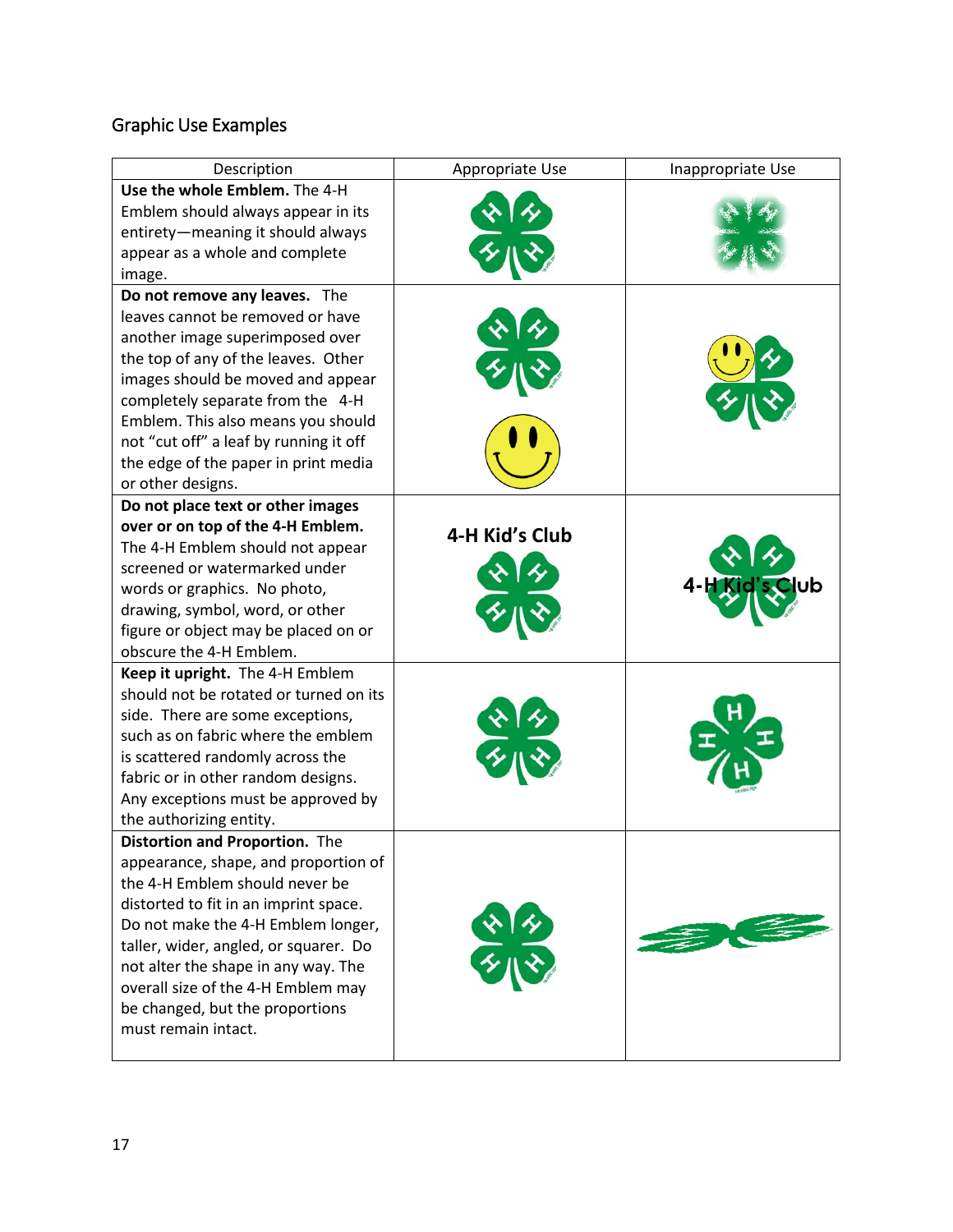## Appendix 2: Sample Wording for Letters

#### <span id="page-17-1"></span><span id="page-17-0"></span>Authorization Approval Text (Example)

This is to advise you that the <Authorizing Entity> has extended authorization to <Company> to use the 4-H Name and/or Emblem on <Specific Items> for a period of <Time> from the date of this letter. Conditions of this authorization are based on the information submitted by you on the application for authorization received by our office. We reserve the right to review, inspect, or withdraw authorization at any time for violations in the use of the 4-H Name and/or Emblem or variances to the information submitted in the application.

All uses of the 4-H Name and/or Emblem must serve the educational needs and interests of 4-H youth. The 4-H Name and Emblem are protected by federal statute. For all print materials and other items where it is feasible, the words "18 U.S.C. 707" must be used as an integral part of the 4-H Emblem. For additional information about use of the 4-H Name and Emblem, visit [NIFA's 4-H Name and Emblem](https://nifa.usda.gov/4-h-name-and-emblem)  [webpage.](https://nifa.usda.gov/4-h-name-and-emblem)

#### <span id="page-17-2"></span>Authorization Denial Text (Example)

This letter is in response to your request for use of the 4-H Name and Emblem on "<item name>." The 4-H Name and/or Emblem are federally protected by the provisions of 18 U.S.C. 707, and are entrusted by Congress to the Secretary of Agriculture for the educational purposes of the 4-H program. The 4-H Name and Emblem is a highly valued mark that has been granted unique and special status, in the same category as the Presidential Seal. This federal protection makes it a mark into and of itself with protection that exceeds the limited authorities of trademark and copyright.

The Secretary of Agriculture has delegated responsibility for the proper use of the 4-H Name and/or Emblem to <Authorizing Entity> as part of a partnership between Cooperative Extension Service and the U.S. Department of Agriculture. This U.S. Code states that whoever, without proper authorization, uses the "emblem or any sign, insignia, or symbol in colorable imitation thereof" is subject to criminal penalties.

We have reviewed your request in light of federal legislation and regulations regarding authorization and use of the 4-H Name and Emblem (18 U.S.C. 707 and 7 CFR 8), which, primarily, are for the 4-H Youth Development Program and for which can be properly controlled by the Cooperative Extension Service. We have determined your request cannot be approved for the following reason: <Explanation>

While we appreciate your interest in the 4-H Youth Development Program, we will not be able to approve this request for authorization.

#### <span id="page-17-3"></span>Authorization Revocation Text (Example)

It has come to our attention that your company is [STATE USE OR ACTION]. That use of the 4-H Name and Emblem violates federal legislation and regulations and the conditions upon which we had provided you authorization.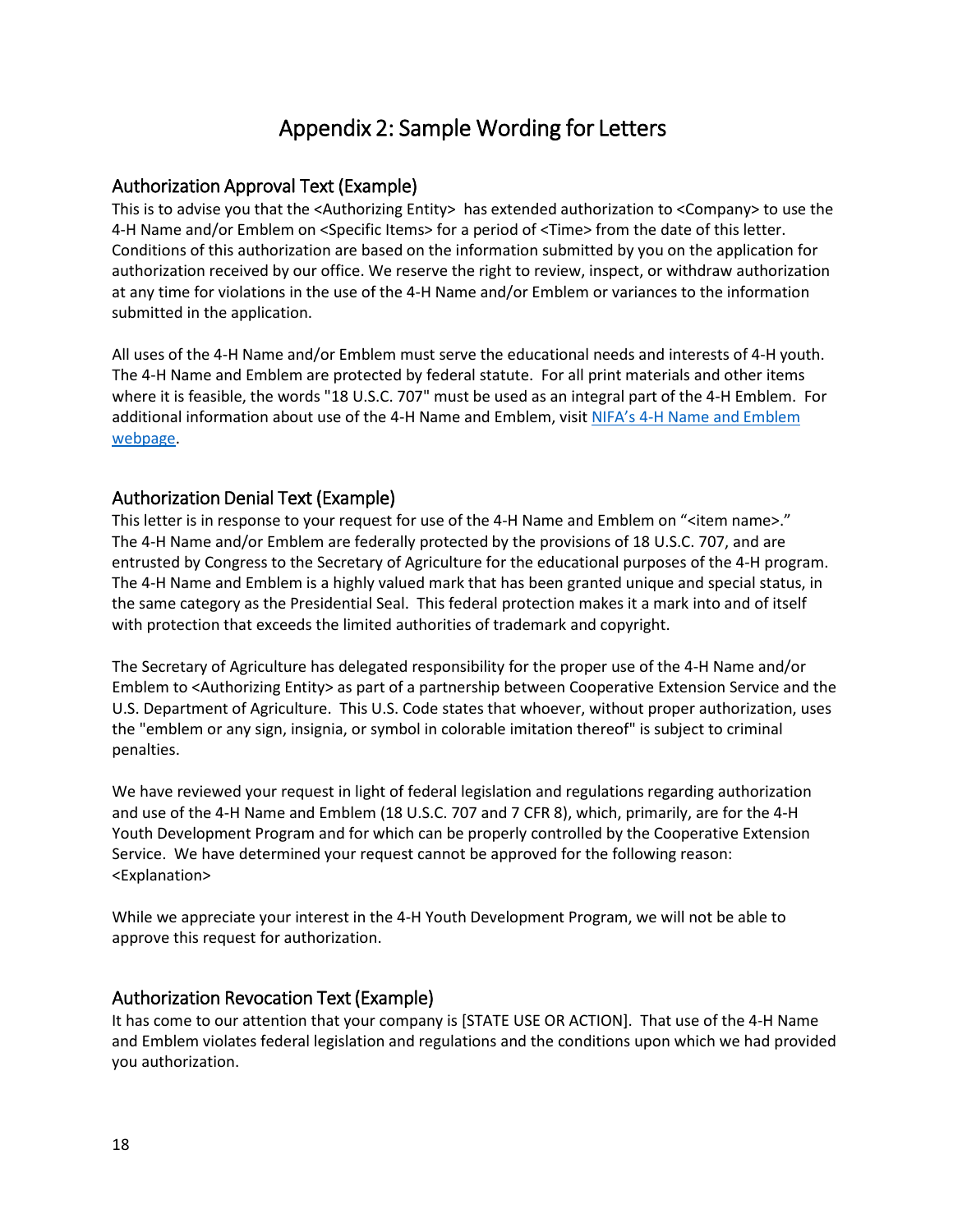The 4-H Name and Emblem is a federal mark, protected by Public Law 18 U.S.C. 707, and is entrusted by Congress to the Secretary of Agriculture. The Secretary of Agriculture has delegated proper use of the 4-H Name and/or Emblem to 4-H National Headquarters at the U.S. Department of Agriculture's National Institute of Food and Agriculture (NIFA). The 4-H Name and Emblem is a highly valued mark that has been granted special and unique status, in the same category as the Presidential Seal. This federal protection makes it a mark into and of itself with protection that exceeds the limited authorities of trademark or copyright. This U.S. Code states that whoever, without proper authorization, uses the "name or emblem or any sign, insignia, or symbol in colorable imitation thereof" is subject to criminal penalties.

NIFA delegates authorization for use of the 4-H Name and Emblem to the Cooperative Extension Service, including the land-grant institutions for their 4-H youth development programs, including chartered 4-H clubs. That authorization does not extend to parents, volunteers, vendors, or other individuals or organizations. Further, authorization to use the 4-H Name and Emblem, when granted, are for uses that NIFA determines are in the best interests of the 4-H program and can be properly controlled by the Cooperative Extension Service. Regulations indicate that use of the 4-H Name or Emblem shall never be used in association with products and services when such use endorses, or appears to endorse, a firm, product, or service.

Based on the protection afforded the 4-H Name and Emblem by 18 U.S.C. 707 and the related federal regulations, **we are revoking your authorization and you must IMMEDIATELY CEASE AND DESIST** from using the 4-H Name in any manner that includes, but is not limited to, the marketing and/or sales of products, services, or programs displaying the 4-H Name or Emblem.

#### <span id="page-18-0"></span>Violation of Use Text (Example)

You may not be aware but the 4-H Name and/or Emblem is a federally protected mark, protected by the provisions of 18 U.S.C. 707, and is entrusted by Congress to the Secretary of Agriculture. The 4-H Name and Emblem is a highly valued mark that has been granted unique and special status, in the same category as the Presidential Seal. This federal protection makes it a mark into and of itself with protection that exceeds the limited authorities of trademark and copyright.

The Secretary of Agriculture has delegated responsibility for the proper use of the 4-H Name and/or Emblem to the 4-H National Headquarters within the National Institute of Food and Agriculture in the Department of Agriculture with rights and oversight granted to the Cooperative Extension Service for instate use. This U.S. Code states that whoever, without proper authorization, uses the "4-H name or emblem or any sign, insignia, or symbol in colorable imitation thereof" is subject to criminal penalties.

Based on the protection afforded the 4-H Name and/or Emblem by 18 U.S.C. 707 and the related federal regulations, we are officially informing you that using the 4-H Name and/or Emblem in any manner which includes, but is not limited to, the prohibition of marketing and/or sales of products, services, or programs displaying the 4-H Name and/or Emblem. Please apply for authorization to use the 4-H Name and Emblem or remove the 4-H items from your product promotion.

For additional information about use of the 4-H Name and Emblem or to apply for authorization, visit [NIFA's 4-H Name and Emblem webpage.](https://nifa.usda.gov/4-h-name-and-emblem) Thank you for your cooperation.